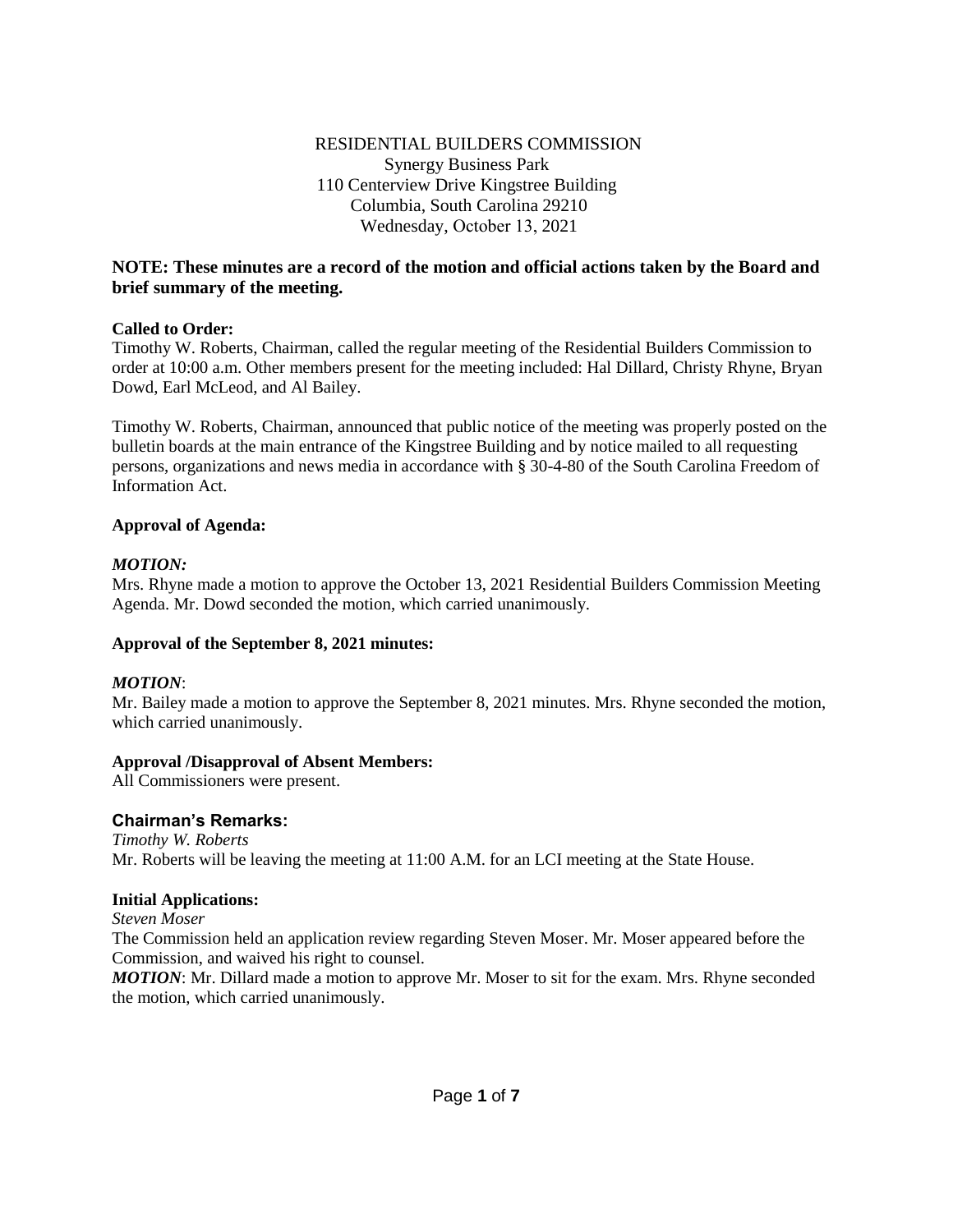# *Christopher Brown Jr.*

The Commission held an application review regarding Christopher Brown. Mr. Brown appeared before the Commission and waived his right to counsel.

# *MOTION*:

Mr. Dillard made a motion to approve Mr. Brown to sit for the exam. Mr. Bailey seconded the motion, which carried unanimously.

# *Derrick Kimbrell*

The Commission held an application review regarding Derrick Kimbrell. Mr. Kimbrell appeared before the Commission and waived his right to counsel.

# *MOTION*:

Mr. Bailey made a motion to allow Mr. Kimbrell to sit for the exam. Mrs. Rhyne seconded the motion, which carried unanimously.

# *Benjamin Hromyak*

Mr. Hromyak did not appear. The Commission did not take any action.

# *William Willis*

The Commission held an application review regarding William Willis. Mr. Willis appeared before the Commission, waived his right to counsel, and presented a witness, Tony Wiggers, for testimony. *MOTION*:

Mr. Bailey made a motion to deny Mr. Willis due to lack of hands on experience. Mr. Dillard seconded the motion, which carried unanimously.

# *Michael Ritchie*

Mr. Ritchie did not appear. The Commission did not take any action.

# *Samiullan Malik*

The Commission held an application review regarding Samiullan Malik. Mr. Malik appeared before the Commission and waived his right to counsel.

# *MOTION*:

Mr. Dillard made a motion to deny Mr. Malik for lack of construction experience in the United States. Mr. Bailey seconded that motion, which carried unanimously.

# *Heath Strawn*

The Commission held an application review regarding Heath Strawn. Mr. Strawn appeared before the Commission and waived his right to counsel.

# *MOTION*:

Mr. Bailey made a motion to deny Mr. Strawn for lack of experience. Mr. McLeod seconded the motion, which carried unanimously.

# *Kevin Robinson Jr.*

The Commission held an application review regarding Kevin Robinson. Mr. Robinson appeared before the Commission and waived his right to counsel.

## *MOTION*:

Mr. Dowd made a motion to allow Mr. Robinson to sit for the exam. Mr. McLeod seconded the motion, which did not carry unanimously. Mr. Dillard opposed.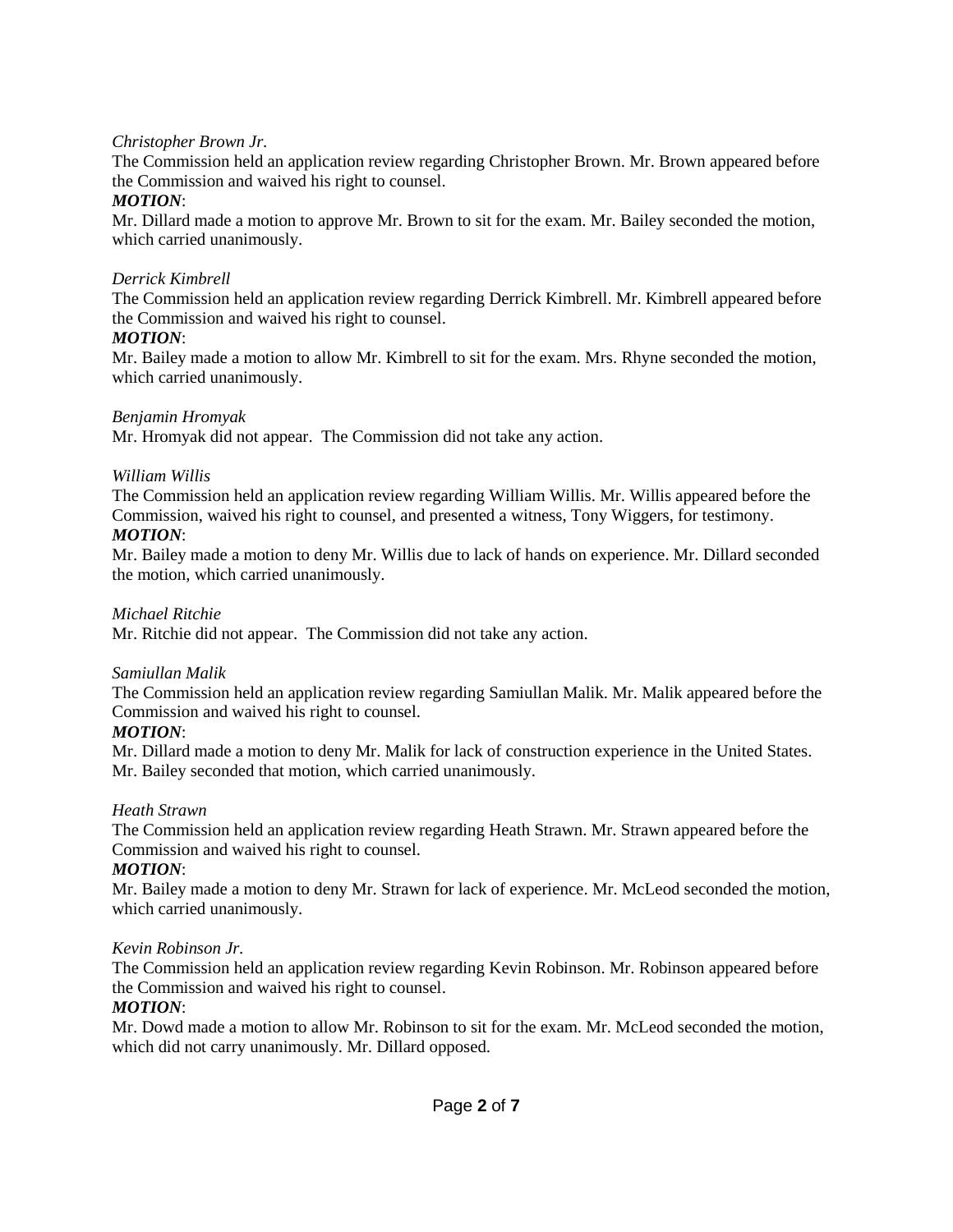## *Roberto Gutierrez Hill*

The Commission held an application review regarding Roberto Gutierrez. Mr. Gutierrez appeared before the Commission and waived his right to counsel.

## *MOTION*:

Mr. Dillard made a motion to allow Mr. Guitterez to sit for the exam. Mrs. Rhyne seconded the motion, which carried unanimously.

## *Derrick Chambers*

The Commission held an application review regarding Mr. Derrick Chambers. Ms. Chambers appeared before the Commission and waived his right to counsel.

# *MOTION*:

Mr. Dillard made a motion to deny Mr. Chambers for insufficient proof of experience. Ms. Rhyne seconded the motion, which carried unanimously.

# *Riley LeClair*

The Commission held an application review regarding Riley LeClair. Mr. LeClair appeared before the Commission and waived his right to counsel.

# *MOTION*:

Mr. McLeod made a motion to allow Mr. LeClair to sit for the exam. Mrs. Rhyne seconded the motion, which carried unanimously.

# *Samuel Lee*

Mr. Lee did not appear. The Commission did not take any action.

## *Eric Hoffman*

The Commission held an application review regarding Eric Hoffman. Mr. Hoffman appeared before the Commission and waived his right to counsel.

## *MOTION*:

Mrs. Rhyne made a motion to allow Mr. Hoffman to sit for the exam. Mr. Dowd seconded the motion, which carried unanimously.

# *Antwoin Evans*

The Commission held an application review regarding Antwoin Evans. Ms. Evans appeared before the Commission and waived his right to counsel.

# *MOTION*:

Mr. Dillard made a motion to deny Mr. Evans due to lack of experience in entire process of new home plumbing. Mr. McLeod seconded the motion, which carried unanimously.

## *Nicholas Moses*

Mr. Moses cancelled his appearance prior to the meeting. No action was taken by the Commission.

## *Gary Gaulin Jr.*

The Commission held an application review regarding Gary Gaulin Jr. Mr. Gaulin appeared before the Commission and waived his right to counsel.

## *MOTION*:

Mr. Dillard made a motion to deny Mr. Gaulin due to lack of experience in all aspects of new home construction. Ms. Rhyne seconded the motion, which carried unanimously.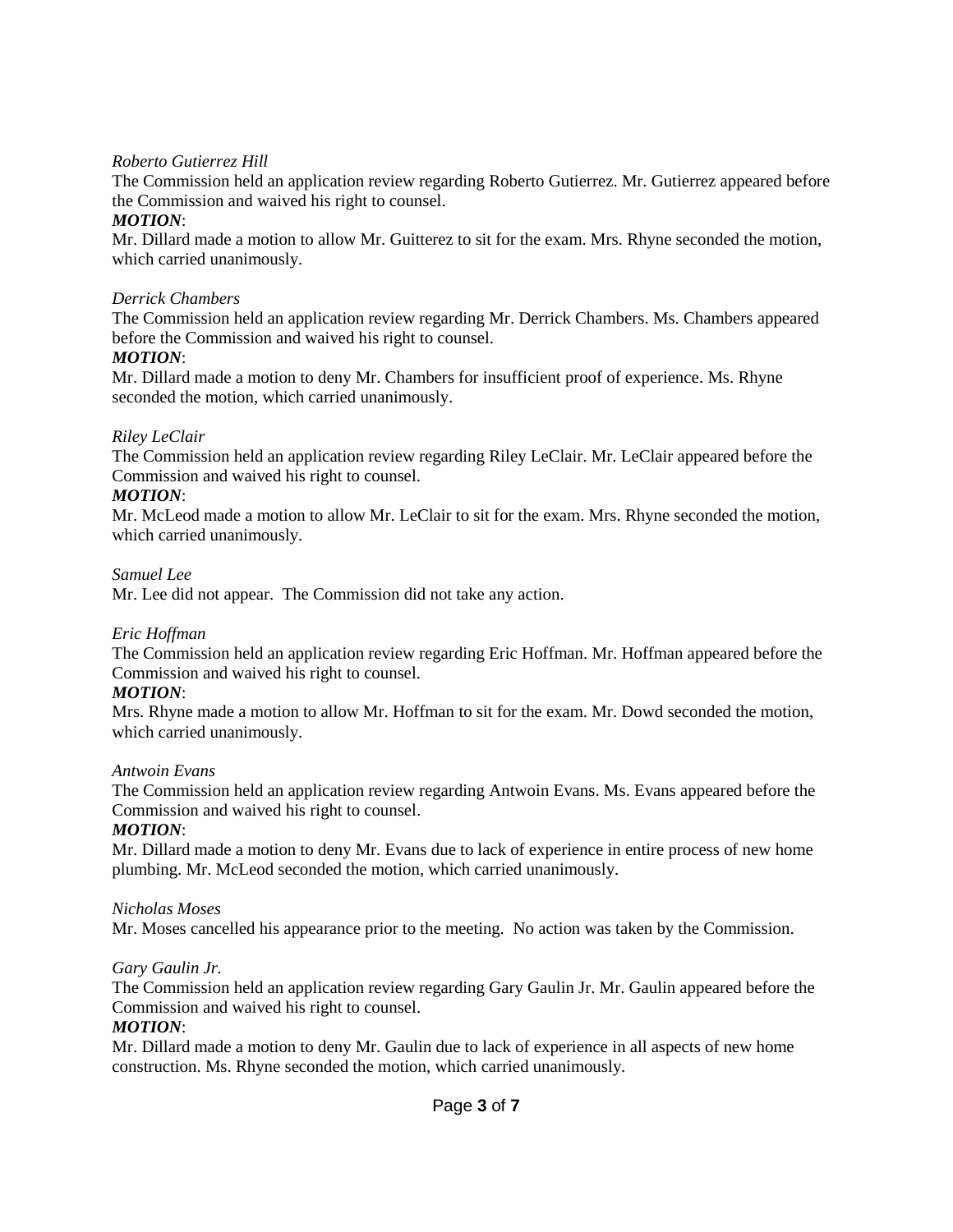#### *Randal Crosby*

The Commission held an application review regarding Mr. Crosby. Mr. Crosby appeared before the Commission and waived his right to counsel.

#### *MOTION*:

Mr. Dillard made a motion to approve Mr. Crosby to sit for the exam. Mr. Dowd seconded the motion, which carried unanimously.

#### *Anthony D'Antonio*

The Commission held an application review regarding Anthony D'Antonio. Mr. D'Antonio appeared before the Commission and waived his right to counsel.

#### *MOTION*:

Mrs. Rhyne made a motion to approve Mr. D'Antonio to sit for the exam. Mr. Bailey seconded the motion, which carried unanimously.

#### *Leon Felder*

The Commission held an application review regarding Leon Felder. Mr. Felder appeared before the Commission and waived his right to counsel.

#### *MOTION*:

Mr. Dillard made a motion to deny Mr. Felder for lack of hands-on experience. Mr. Dowd seconded the motion, which carried unanimously.

#### *Michael Miller*

Mr. Miller did not appear. The Commission did not take any action.

#### *Matthew Champion*

Mr. Champion did not appear. The Commission did not take any action.

#### *Dawud Khalid*

The Commission held an application review regarding Dawud Khalid. Mr. Khalid appeared before the Commission and waived his right to counsel.

#### *MOTION*:

Mr. Dillard made a motion to approve Mr. Khalid contingent upon verification that he is currently compliant with probation and must maintain compliance with probation. Mr. Dowd seconded the motion, which carried unanimously.

#### *Robert Johnson*

The Commission held an application review regarding Robert Johnson. Mr. Johnson appeared before the Commission and waived his right to counsel.

#### *MOTION*:

Mr. McLeod made a motion to approve Mr. Johnson to sit for the exam. Mr. Dillard seconded the motion, which did not carry unanimously. Mr. Dowd opposed.

#### *Brian Anderson*

The Commission held an application review regarding Brian Anderson. Mr. Anderson appeared before the Commission and waived his right to counsel.

## *MOTION*:

Mr. Dowd made a motion to deny Mr. Anderson for insufficient documentation of experience. Mrs. Rhyne seconded the motion, which carried unanimously.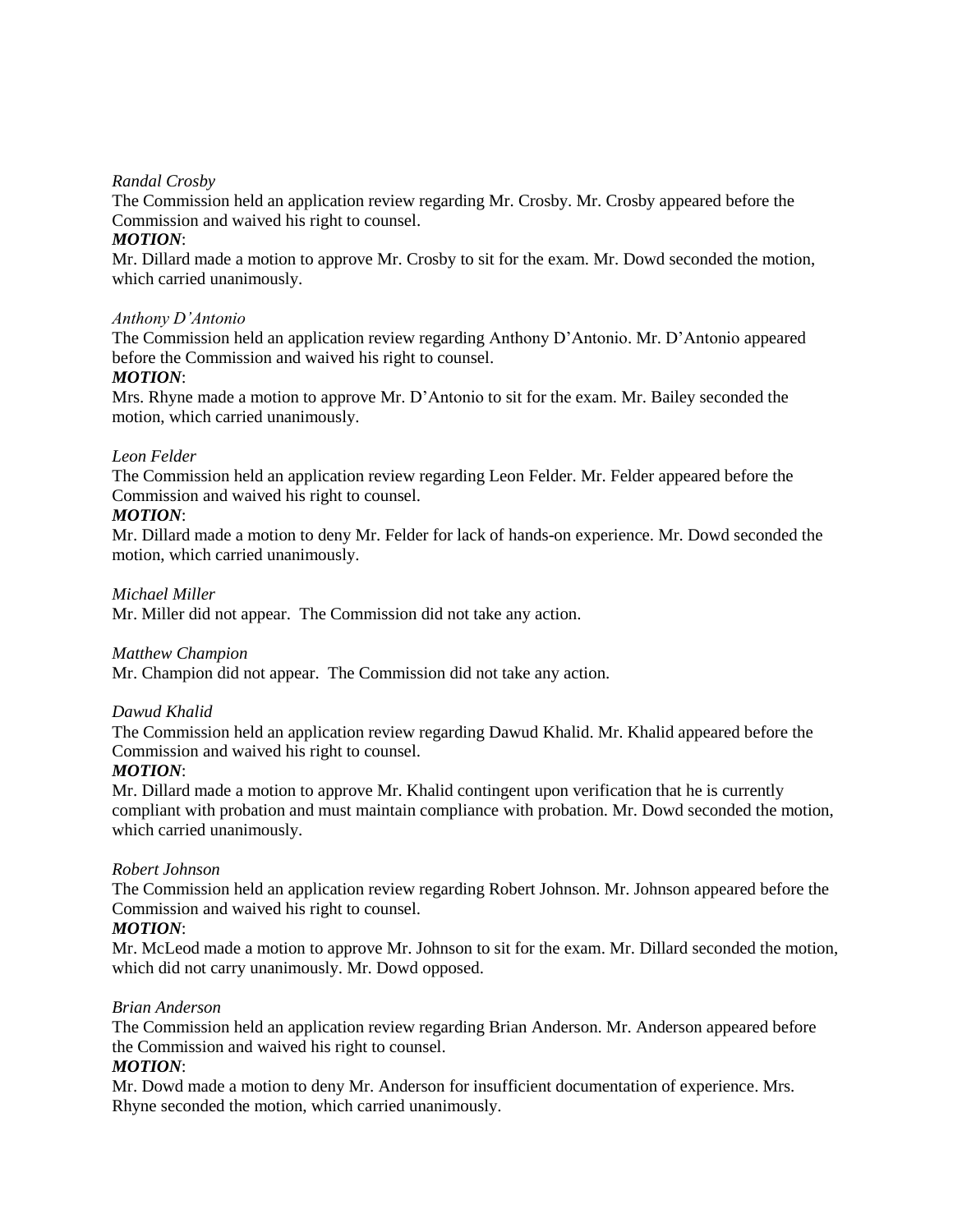## Page **4** of **7**

*Mark Ray*

The Commission held an application review regarding Mark Ray. Mr. Ray appeared before the Commission and waived his right to counsel.

#### *MOTION*:

Mr. Dillard made a motion to allow Mr. Ray to sit for the exam. Mr. Dowd seconded the motion, which carried unanimously.

#### **Hearing Officer Recommendations:**

- 1. *Timothy Michael Hogan Case Nos. 2019-761 & 2020-30* Mr. Bailey, who served as the hearing officer, recused himself. Mr. Dowd made a motion to adopt the Hearing Officer Recommendation. Mr. Dillard seconded the motion, which carried unanimously.
- 2. *David J. Simmons Case No. 2018-13* Mr. Bailey, who served as the hearing officer, recused himself. Mr. Dowd made a motion to adopt the Hearing Officer Recommendation. Mr. Dillard seconded the motion, which carried unanimously.
- 3. *Freddie L. Brown, Jr. Case No. 2018-403* Mr. Bailey, who served as the hearing officer, recused himself. Mr. Dowd made a motion to adopt the Hearing Officer Recommendation. Mr. Dillard seconded the motion, which carried unanimously.

#### **Administrator's Remarks for Information:**

Janet Baumberger, Administrator for the Residential Builders Commission Ms. Baumberger had no remarks.

## **OIE Report – Mr. Todd Bond:**

*Todd Bond, Chief Investigator of OIE*  Janet Baumberger presented the OIE report. He reported the number of investigations as of October 13, 2021 **As of October 13, 2021: Complaints Received –777 Active Investigations – 202 Closed Cases –848**

#### **New Business:**

#### *MOTION*

Mr. Dowd made a motion to approve the Recommendations of the IRC. Mr. Bailey seconded the motion, which carried unanimously.

#### *MOTION*

Mr. Dowd made a motion to approve the Resolution Guidelines. Mr. Dillard seconded the motion, which carried unanimously.

#### **Old Business:**

None.

#### **Date of Next Meeting:**

The next Residential Builders Commission meeting will be held Wednesday, November 10, 2021.

#### **Adjournment:**